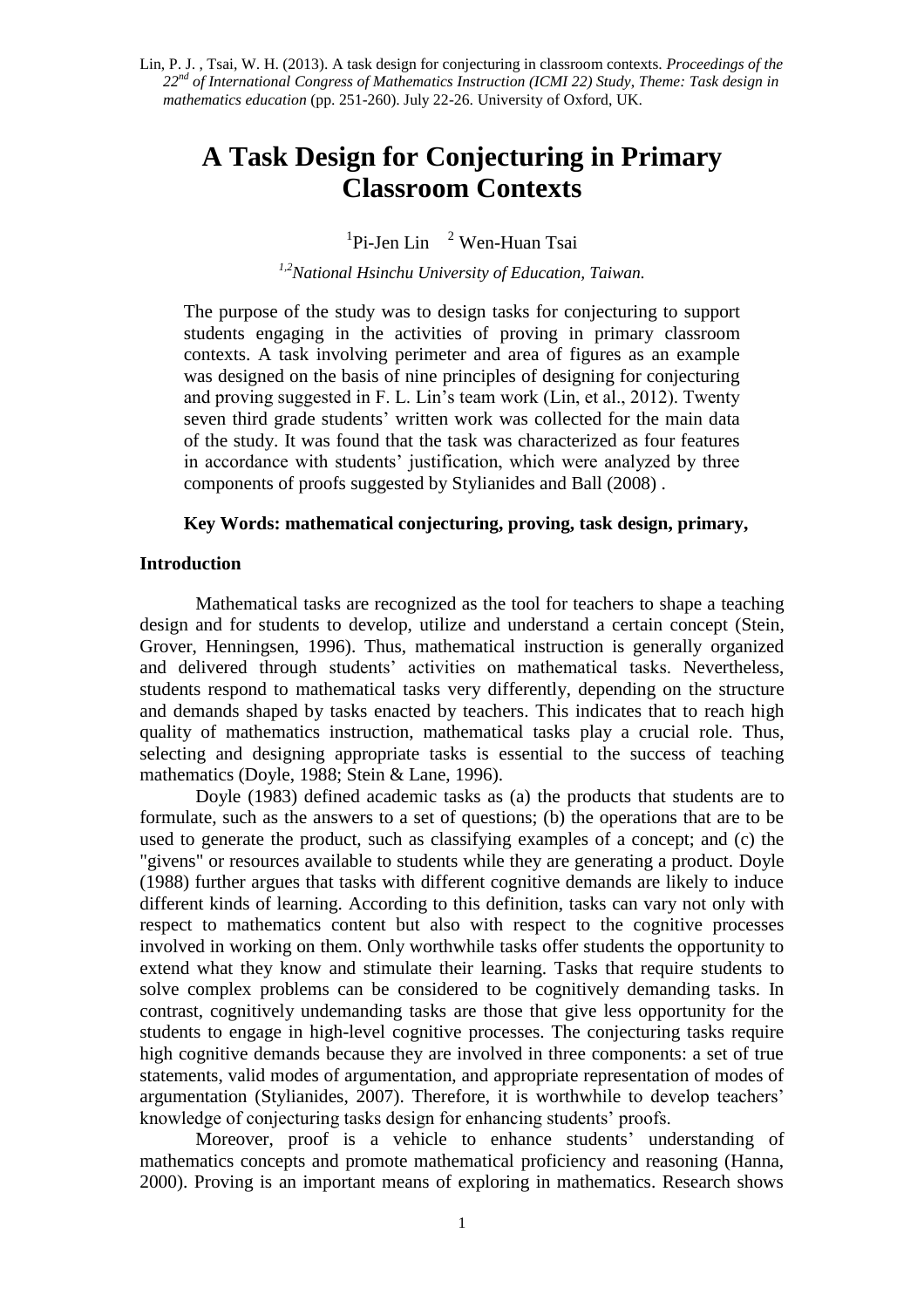that engagement in proving can support students to explore why things work in mathematics and explain their disagreements in meaningful ways, thus providing them with a solid basis for conceptual understanding (Stylianides, 2007). The previous studies suggest that students should have early and appropriate opportunities to incorporate proof into their mathematical learning (Ko, 2010; Kilpatrick, Swafford & Findell, 2001;Stylianides, 2007).

# **Conceptual Framework for Designing Conjecturing Tasks**

Conjecturing and proving can promote mathematical thinking and launch mathematical inquiry; therefore, tasks of conjecturing and proving should be designed to be embedded into any grade level of classrooms (Kilpatrick, et al., 2001). The tasks of both conjecturing and proving are involved in students' conjecturing, but F. L. Lin and his colleagues distinguished the distinction of the principles for conjecturing tasks design from those for proving task design (Lin, et al., 2012). The four principles for designing conjecturing tasks and the five principles for designing proving tasks are considered as the conceptual framework of the study, since they are achieved to two fundamental functions: relating to the learners' roles or hypothetical learning trajectories and the practical function of easily evaluating.

In the tasks for conjecturing, students are asked not only to generate conjectures according to the given information which could be ill-defined, but also search for proofs to verify or justify whether the conjectures they made are true or not. They further suggest that the designing efficient tasks for conjecturing should consider the provision of opportunities to: (1) observation, (2) construct, (3) transform, and (4) reflect. The observation-based conjecturing refers to activities that involve purposeful or systematic focus on specific cases in order to make a generalization about the cases. The construction is a principle that encourages students to construct new knowledge based on prior knowledge which may lead to conjectures. The transformation design principle means that the task gives students the opportunities to generate conjectures by transforming given algorithms or formula. The conjectures by transformation may lead students to incorrect or meaningless statements. Thus, the reflection principle is essential to design the tasks for conjecturing.

The tasks for proving can promote proofs and proving. The type of tasks for proving is characterized as to ask students to justify whether the given statement in the existing conjectures is true. The false or true statement is given by the instructor's. Lin and his colleagues suggest that the tasks for proving have different difficulties, depending on the sources of conjectures are either from instructor's or students' themselves (Lin, et al., 2012). In the case of conjecture given by the instructor, students may feel it is not necessary to prove it, because they accept the truth based on either epistemic values (Duval, 1998) or instructor's academic authority (Lin &Tsai, 2012a; Reid, 1995). In the case of conjecture given by students themselves, they may have unclear distinction between conjecturing and proving. For instance, they may consider empirical arguments as deductive proof (Stylianides and Stylianides, 2009).

The five principles for designing proving tasks suggested by Lin's team have to do with modes of argumentation and its representations. They include: classifying mathematics statements, expressing arguments in several modes, changing roles in a task, defining efficient and necessary proof, and creating and sharing proof. The first principle is to provide the opportunity for students understanding six possible types of statement between universal and existential statements. It could be always true, sometimes true, and never true for true or false statement, respectively. The second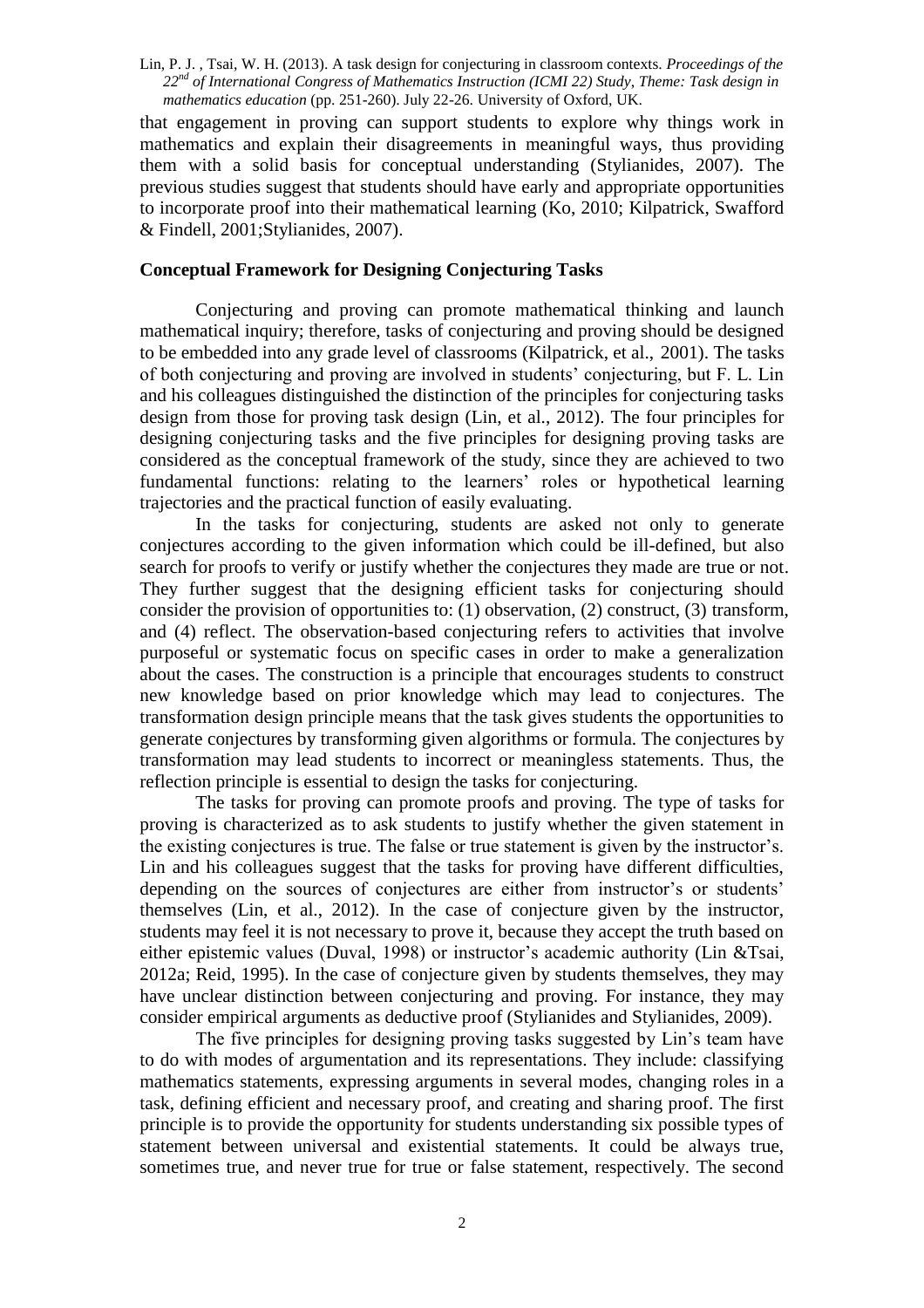principle is to provide the opportunity for students to understand various modes of argumentation to be used appropriately for different types of statement, such as counter examples, supportive examples, deductive and inductive proof via various representations. The third designing principle promotes the opportunities of switching the role of students as an instructor or an evaluator of the proposed justification from traditionally being seen as the learner. The fourth principle provides students the opportunities to be aware of the sufficiency and necessity for a legitimate proof. The final principle is to provide students the opportunity of creating a proof and then present it to the whole class in public for verifying its validity and truth.

A statement, existing in the tasks for proving, proposed by the instructor can be logically true or false. The existing empirical studies suggest that students at primary or secondary level do not accept counterexamples as refutation, rather, they offer more than one counterexamples for refuting a false statement (Reid  $&$  Knipping, 2010). Student even at high school level or undergraduates still have difficulty with mathematical proof in school mathematics (Lin &Tsai, 2012a; Ko, 2010). Some of them accept the truth of empirical induction from finite number of discrete cases for verifying a true statement. Besides, students or future teachers also perform better on false statement than true statement (Lin &Tsai, 2012b). The different difficulties may result from the nature of proving, because the verification of a false statement is easier than a true statement in that one counterexample is enough to refute a false statement. A true statement needs to be verified by inductive or deductive reasoning. The processes of proving a true statement demand rigor and complex argumentation.

On the basis of literature review, it could be a good start for the beginners at primary level for the study to learn proofs with a false statement instead of a true statement for designing proving tasks. However, it is new experience and knowledge that the task design for conjecturing are conducted by the primary teachers involving in the study, because their students have little experience with what conjecturing and proving looks like. Thus, the purpose of the study is intended to support teachers to design various conjecturing tasks in line with the mathematics contents to be taught in primary classroom contexts for student exploring the activities of proving. The paper describes not only the development of the task design but also the effect of conjecturing task on enhancing students' engaging in the activity of proving in the context of the relationship between perimeter and area in two figures. The task referred to in the study was the activities or artifacts such as teaching aids exploring in classroom contexts.

### **Method**

# *Participants and Context*

The task involved in the study was designed by one of the teachers who participated in the first year of a three-year project that was designed to help teachers to create conjecturing tasks for engaging students in the activity of proving. Hence, the tasks design for students engaging in valid proofs is a new experience and novice learning for the teachers, but they were mutually supported in the professional team consisting of six teachers and two researchers, the authors of the paper.

Twenty-seven third grade students in the class have separately learned the concepts of perimeter and area of a figure before engaging the task. They engaged in several activities of conjecturing in the first semester. The task was conducted in the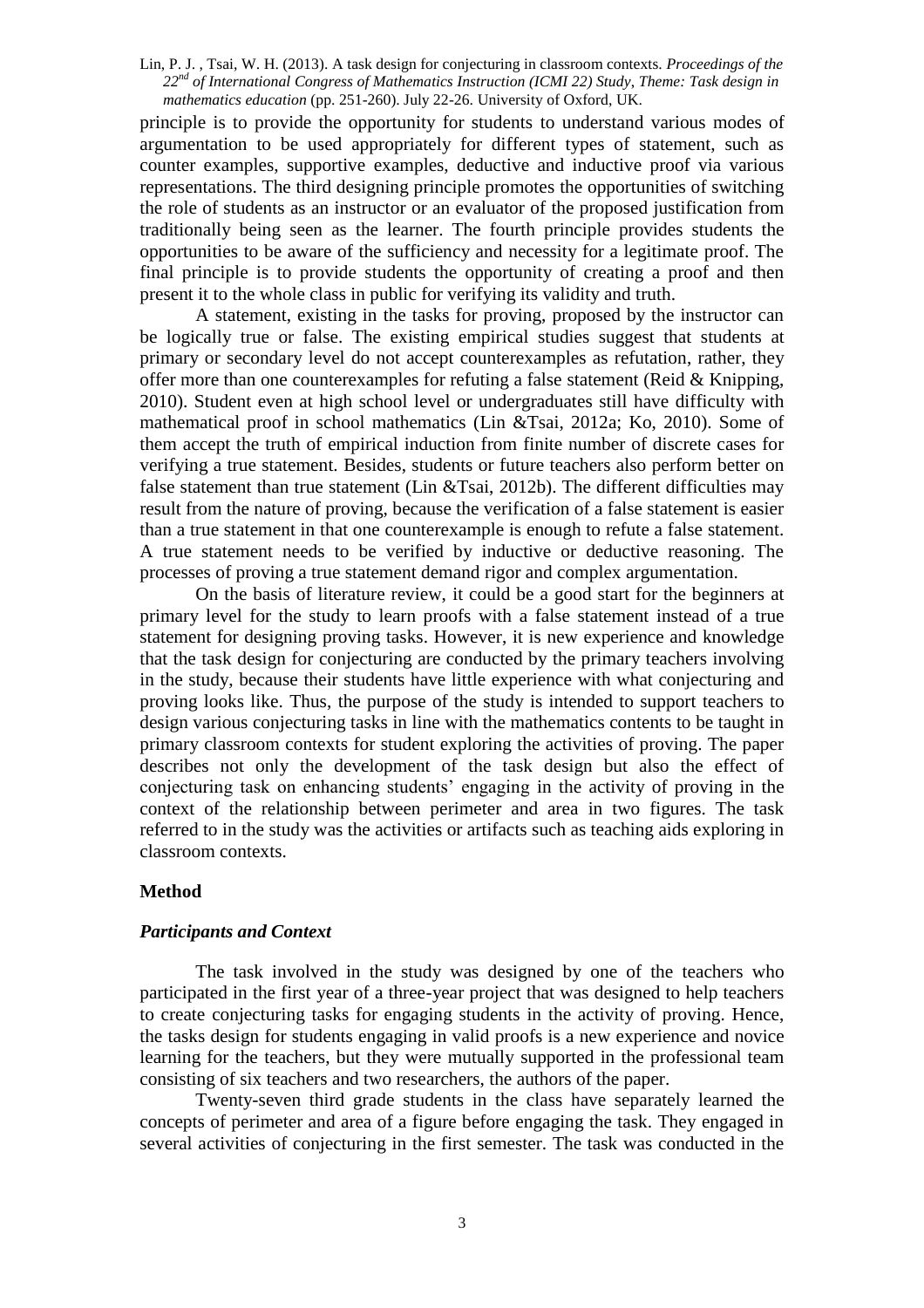second semester, so that some of the students had slight experience of finding out a counter example to refute a false statement.

They were grouped heterogeneously in groups of 4 or 5. After given the task, the students first worked independently and jotted down their judgement and verification on B4 paper; then they came together in groups to compare their solutions, and finally they shared their arguments to the whole class. The lesson was videotaped throughout the entire class. Each student's written work was collected throughout the whole year.

#### *Designing Conjecturing Tasks for Students Engaging in the Activities of Proving*

The task designed by the teacher was to ask students to make a conjecture and verify whether it is true. The statement is that "*In any two figures, if the area of one figure is bigger than the other, then its perimeter of the figure is greater than the other, too. Do you agree? Why? Show your work on the grid paper.* " The task for conjecturing is initiated from a false statement. The task design was on the basis of the four principles of the task for conjecturing and five principles of the task for proving, suggested by F. L. Lin's team work (Lin, et al., 2012), since it is potential to launch the following activities for students engaging in conjecturing and proving: (1) The task provided students an opportunity to engage in *observation* through finding out a pair of two figures and making a generalisation about the cases; (2) The task provided students an opportunity to engage in *construction*. For instance, to solve the task, students needed to create two figures with different areas but same perimeter; (3) The task encouraged students an opportunity to *transform* prior knowledge of the perimeter and area of an irregular figure by counting the number of small squares on the grid paper; and (4) The task provided students an opportunity for *reflection*. For instance, "*Show your work*" as part of the task is to ask students to explain why they believe their conjecture is true for the given condition.

In addition, the task was also characterised as the following features: (1) The task promoted students classifying various statements, such as, the statement of same area in two figures result in same perimeter; (2) The task had the potential to require students to express same argument in several representations of modes of argument. The counter examples for refuting the false statement can be expressed by either "*bigger area but smaller/same perimeter*" or "*same area but greater perimeter*"; (3) The task engaging in the classroom provided the students as the role of an evaluator for the justification proposed by them; (4) After the false statement was proved, the students were asked to modify it and rephrase it as a true statement; and (5) The task engaged in the classroom context provided students an opportunity with creating and sharing their own proofs.

#### *Data Collection and Analysis*

The result session was aligned to the Stylianides and Ball's (2008) three components of proof by using students' written work. Taking the consideration of students as mathematical learners, proof suggested by them can be defined as a set of *accepted* statements, *known* modes of argumentation, and *accessible* modes of argument representation to a classroom community. The three components of proofs as the framework of analyzing the data collected for the study, students' written solutions were first split into two piles and then a pile was assigned to each group of the two groups consisting of six school teachers studying in a master program. Afterwards, they took turns to review the other pile for increasing the validity and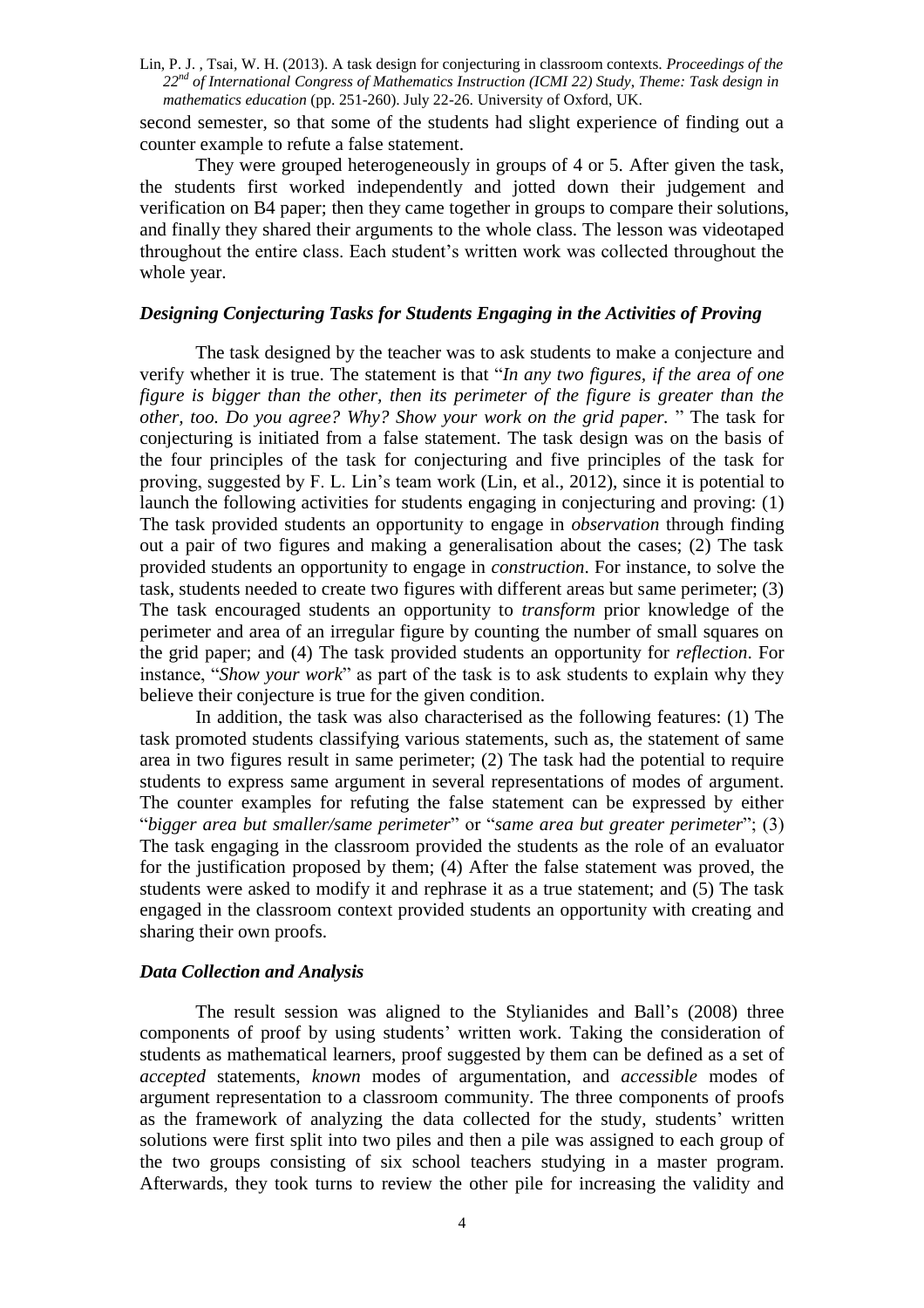reliability of analysis.

# **Results**

## *The Set of Statements Accepted by the Third Graders*

After the task was explored, 8 (30%) students made incorrect judgment by accepting the teacher's statement, while 19 (70%) students judged correctly and verified successfully by finding out a pair of figures to reject the conjecture given by the teacher.

The set of statements referred to the statements accepted by the classroom community. Once they figured out a pair of figures, various accepted set of statements as part of their arguments were generated by 13 students, such as "*bigger area but smaller perimeter*", "*bigger area but same perimeter*", "*smaller area but same perimeter*", or "*same area but greater/smaller perimeter*". For instance, Ming, Jenny, Ron, and Huei, as the examples, successfully showed their accepted statements by their classmates, as shown in Table 1. Thus, possessing various types of statements for students' classification is the first feature of the task.

In addition, the statement "*The bigger area in one figure, it is not necessary to be greater in perimeter*." that 6 students used was another type of statement. Starting from the condition "*bigger area in one figure than the other*" given in the instructor's statement was the most common statements accepted by those who were in favor of the conjecture (in total, 68%, 13 out of 19).

| Students.                     | Various accepted                              | Examples of the set of statements proposed by students.                                                                                          |                                                                        |
|-------------------------------|-----------------------------------------------|--------------------------------------------------------------------------------------------------------------------------------------------------|------------------------------------------------------------------------|
| Frequen. $\phi$               | statements                                    | English version                                                                                                                                  | Chinese version                                                        |
| $Ming_{\sigma}$<br>$7\degree$ | Bigger area but<br>smaller perimeter.         | Disagree. Because the area of figure A is<br>bigger than B, while the perimeter of figure<br>A is smaller than B. $\phi$                         | H                                                                      |
| Jenny-                        | Bigger area but                               | Disagree. Because the area of figure A is<br>bigger than B, while their perimeters are<br>same. Thus, I do not agree with the                    | 不同音<br>图式A图69函结比8大                                                     |
| $2\sigma$                     | same perimeter                                | statement "In any two figures, the bigger<br>area of a figure has greater perimeter".                                                            | 周長白星一样,幼以下<br>意的两向国形·对星一位<br>国白勺面 鳍 记录交大 2097<br>ill 京尤 ≥七亩灰大∫?qī 匀食hī |
| $Ron-$                        | Smaller area but<br>same perimeter            | Disagree. Because the area of figure A is<br>bigger than B, but their perimeters are same                                                        |                                                                        |
| $1 \circ$                     |                                               | in length. $\cdot$                                                                                                                               | 不能同意                                                                   |
| Hueie<br>$2\sigma$            | Same area but<br>greater/smaller<br>perimeter | Disagree. Because the area of figure A and<br>B are $5 \text{ cm}^2$ , but the perimeter of figure A<br>and B are 10 cm and 13 cm, respectively. | 西同音                                                                    |

Table 1: The Set of Statements Accepted by the Third Graders.

# *Modes of Argument Known by the Third Graders*

Modes of argument are the ways of verifying or justifying a statement. Overall, the mode of argument for the task used mostly by the third graders was the use of counterexample. They seemly knew that one counterexample is sufficient to refute a false statement. Their modes of argument for this task were not like other tasks that students are used to offer more than one counterexamples for refuting a false statement (Lin & Tsai, 2012a). Thus, the task provided the best opportunity for promoting students' understanding on proving that a single counterexample is sufficient to refute a false statement. This is the second feature of the task.

For verifying or refuting the statement given by the teacher, the students needed to find out a pair of figures such that one area in one figure is bigger/smaller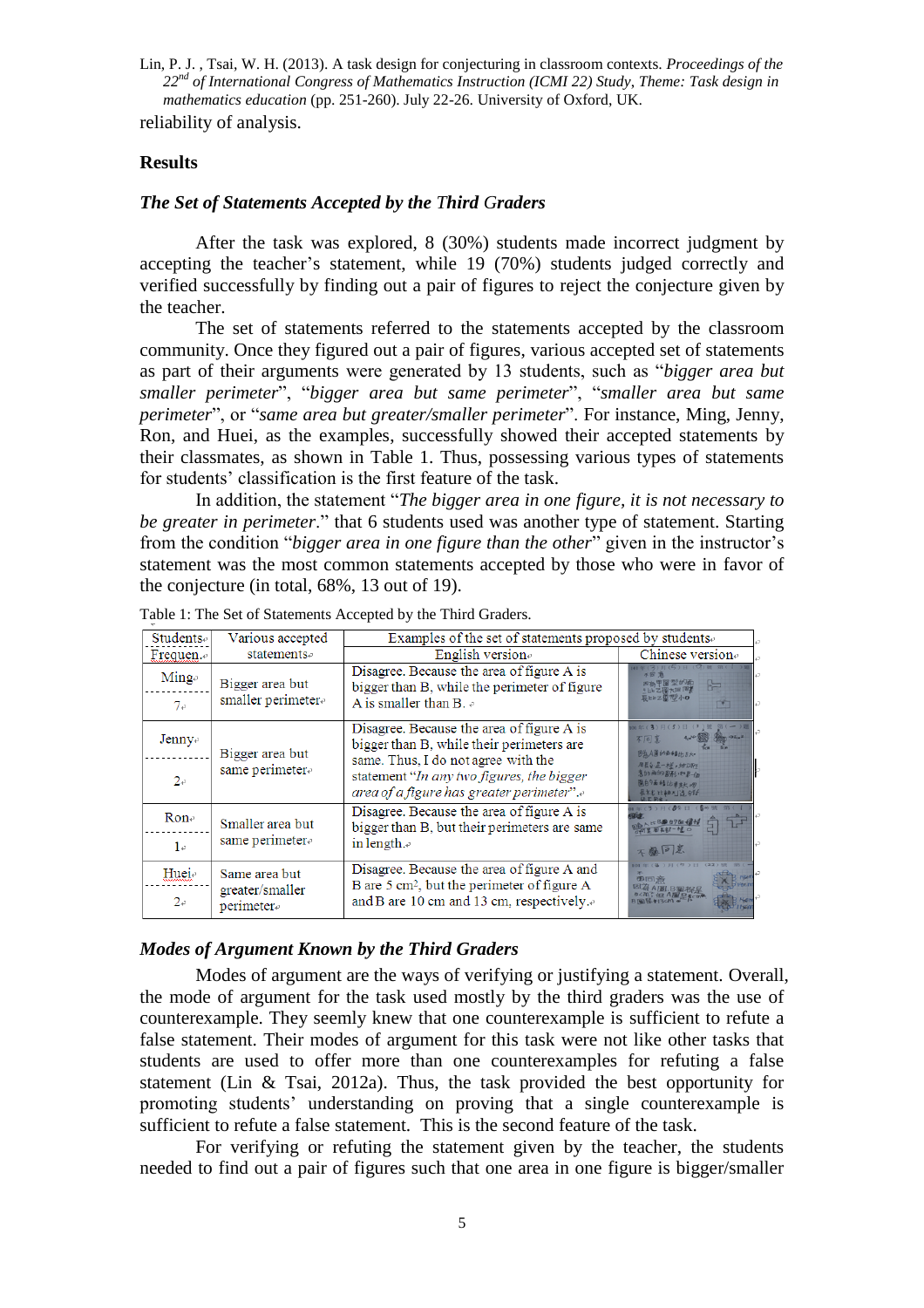than the other. It is followed by observing the relation of their perimeters. To fulfil the work, students needed clear distinction between the two concepts: area and perimeter. Sometimes, they needed to attempt several times, as shown in Figure 1. The Figure 1 displayed that the task was not only providing students an opportunity for exploring the activity of conjecturing and proving but also for clarifying students' confusion of perimeter with area. This is the third feature of the task.



Figure 1: Student' Tries for Finding Out a Pair of Two Figures

#### *Representations of Modes of Argument Accessible by the Third Graders*

The representations of modes of argument are the forms of expression for communicating with the classroom community. This conjecture task involving the relationship of perimeter and area, word expressions with figures was the most popular form of argument accessible by the third graders. As shown in Table 2. Eighteen (67%) students verified the statement by drawing at least an irregular figure in the pair of figures on the grid paper. It seems that third graders readily draw an irregular shape on the grid paper. As a consequence, it made students successful in conjecturing and justifying the statement. This is the fourth feature of the task.

| Shapes of a pair of figures.        | $F$ requencies | $Examples\cdot$                                                                       |
|-------------------------------------|----------------|---------------------------------------------------------------------------------------|
| Two rectangles.                     | $9\circ$       | ت<br><b>JO ONLINERA ALSTRO</b><br>$1000 - 100$                                        |
| Two irregular shapes $\phi$         | $8-$           | 47                                                                                    |
| Two circles-                        | $1\circ$       |                                                                                       |
| A rectangle and an irregular shape. | 7e             | دی<br>不可多                                                                             |
| A square and an irregular shape.    | $2\circ$       | ात इ<br>○丸八周のあるまたさん。<br>周若白、昆一木兰、北北口的方<br>しかいみかり出来してきまーに<br>白白藤绿花草灰灯<br>長年北 社会の大学道 白社 |

Figure 2: Student' Representation of Figures

#### **Conclusions and Discussions**

The quality of task design was evaluated by students' justification on the basis of the three components of mathematical arguments, suggested by Stylianides and Ball (2008). It is said that the task maintained high cognitive demands while it was implemented into a third grade classroom, since the task was characterized as the following four features.

(1) The task provided students new experience that there were various types of statement instead of a single type for a counterexample to refute a false statement. It has to do with the first component of proofs: a set of statements. The students have developed knowledge of proofs for refuting a false statement by unique type of statement for a counterexample from prior tasks. This feature meets the first principle of task designing for proving suggested by F. L. Lin's team (Lin, et al., 2012).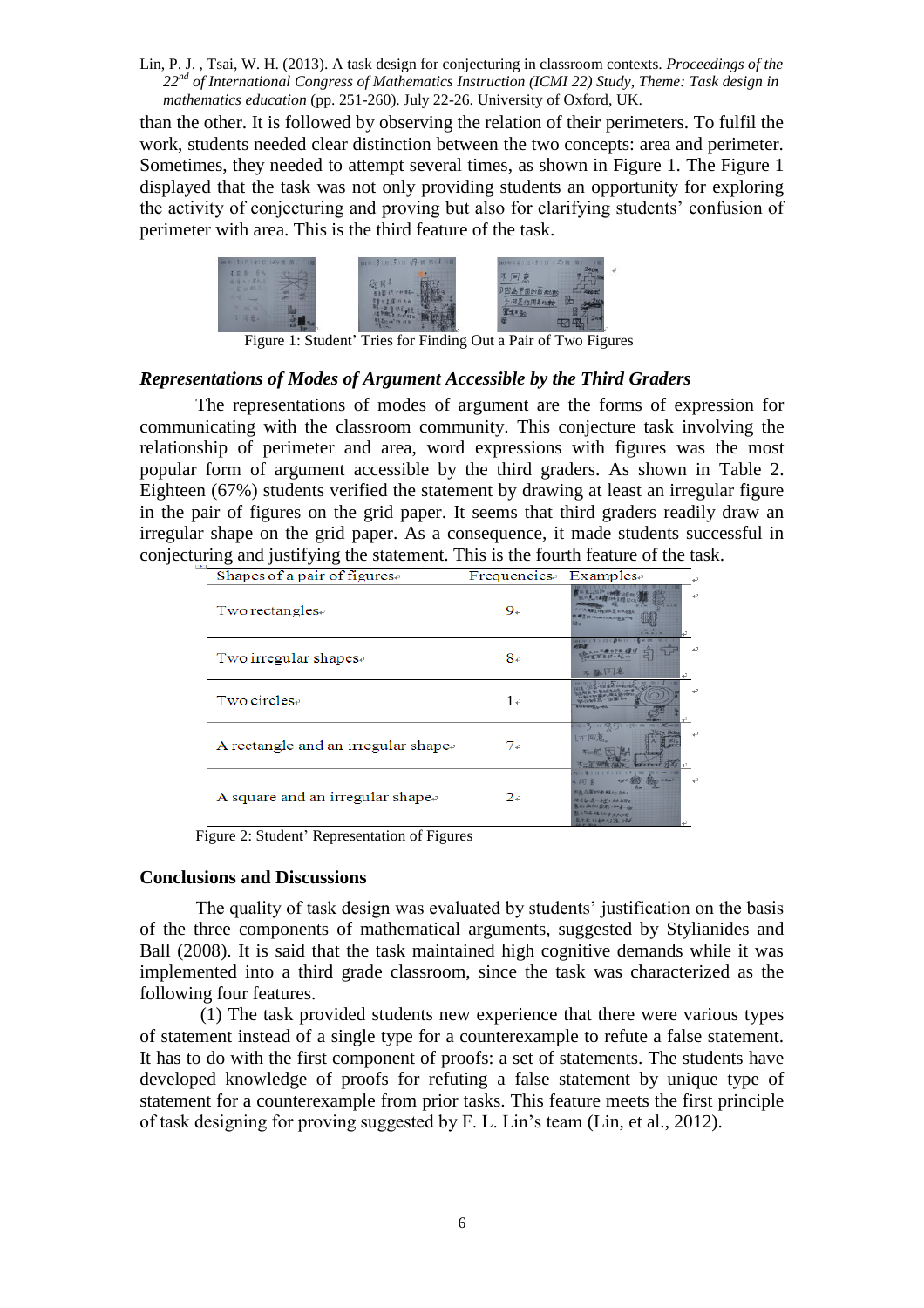(2) The second feature was that the task provided the best opportunity for promoting students' understanding of a single case as a counterexample to be sufficient to refute a false statement. This feature is documented from the second component of proofs suggested by Stylianides and Ball (2008). The task was beneficial for developing students' knowledge of the way of refuting a false statement. This was different from previous studies in which most of the students at primary or secondary level were used to utilize more than one counterexamples to refute a false statement (Lin &Tsai, 2012a; Reid & Knipping, 2010).

(3) The task, which provided students an opportunity not only engaging the activity of conjecturing and proving but also clarifying students' confusion of perimeter with area, was characterized as the third feature. The feature of clarifying students' misconception or confusion between concepts is not on the list of task design principles suggested in F. L. Lin et al.'s work. The result indicated that the task could be a powerful instructional approach via conjecturing for clear understanding on perimeter and area. However, the effect of conjecturing on learning the relationship of perimeter and area needs further study in the future.

(4) The final feature was that the provision of grid paper as part of the task has potential to make students' successful in conjecturing and proving. The pictorial representation in several modes of argument was matched with the second principle of task design for conjecturing suggested in F. L. Lin et al.'s work (Lin, et al., 2012).

The study suggested that knowledge of students' mathematics concepts and teachers' knowledge of proofs embedded in the conjecturing tasks were two essential factors affecting the quality of proving exploring in the conjecturing activity. Without solid mathematical concepts underpinning the arguments, it is impossible for students to produce logical proofs. The study also suggested that the provision of false statements instead of true statements made it more possible for students to learn successfully on acquiring the knowledge of conjecturing and proving.

## **Acknowledgement**

The paper is based on the data as part of the research project of "The Study of In-service Primary Teachers' Professional Development in Designing Conjecturing Activity**"** Granted by National Science Council, Contract No.: NSC 100-2511-S-134 -006 -MY3.

### **References**

- Brown, S., & Walter, M. (1993). *Problem Posing Reflections and Applications*. Lawrence Elbaum Associates, Hillsdale, NJ.
- Doyle, W. (1983). Academic work. *Review of Educational Research*, 53, 159-199.
- Doyle, W. (1988). Work in mathematics classes: The context of students' thinking during instruction. *Educational Psychologist,* 23, 167-180.
- Duval, R. (1998). Geometry from a cognitive point of view. In C. Mamana, & V. Villani (Eds.), *Perspectives on the Teaching of Geometry for the 21st century*. An International Commission on Mathematical Instruction (ICMI) Study, 37-52, Boston, MA: KluwerAcademic Publisher.
- Hanna, G. (2000). Proof, explanation and exploration: An overview. *Education Studies in Mathematics, 44*, 5-23.
- Kilpatrick, J., Swafford, J., & Findell, B. (2001). *Adding It Up: Helping Children Learn Mathematics*, National Academy Press, Washington, DC.
- Ko, Y. Y. (2010). Mathematics teachers' conceptions of proof: implications for educational research. *International Journal of Science and Mathematics Education, 8*, 1109-1129.
- Lin, F. L., Yang, K. L., Lee, K. H., Tabach, M. Styliandies, G. (2012). Principles of task design for conjecturing and proving. In G. Hanna & M. de Villers (Eds.) *Proof and proving in mathematics education* (pp.305-326). The 19<sup>th</sup> ICMI study. Springer.
- Lin, P. J. , Tsai, W. H. (2012a). Fifth graders' mathematics proofs in classroom contexts. *Proceedings of the 36<sup>h</sup> Conference of the International Group for the Psychology of Mathematics Education,* (vol.3, pp. 139-146). July 18-22. Wesley Girls High School, Taipei, Taiwan.